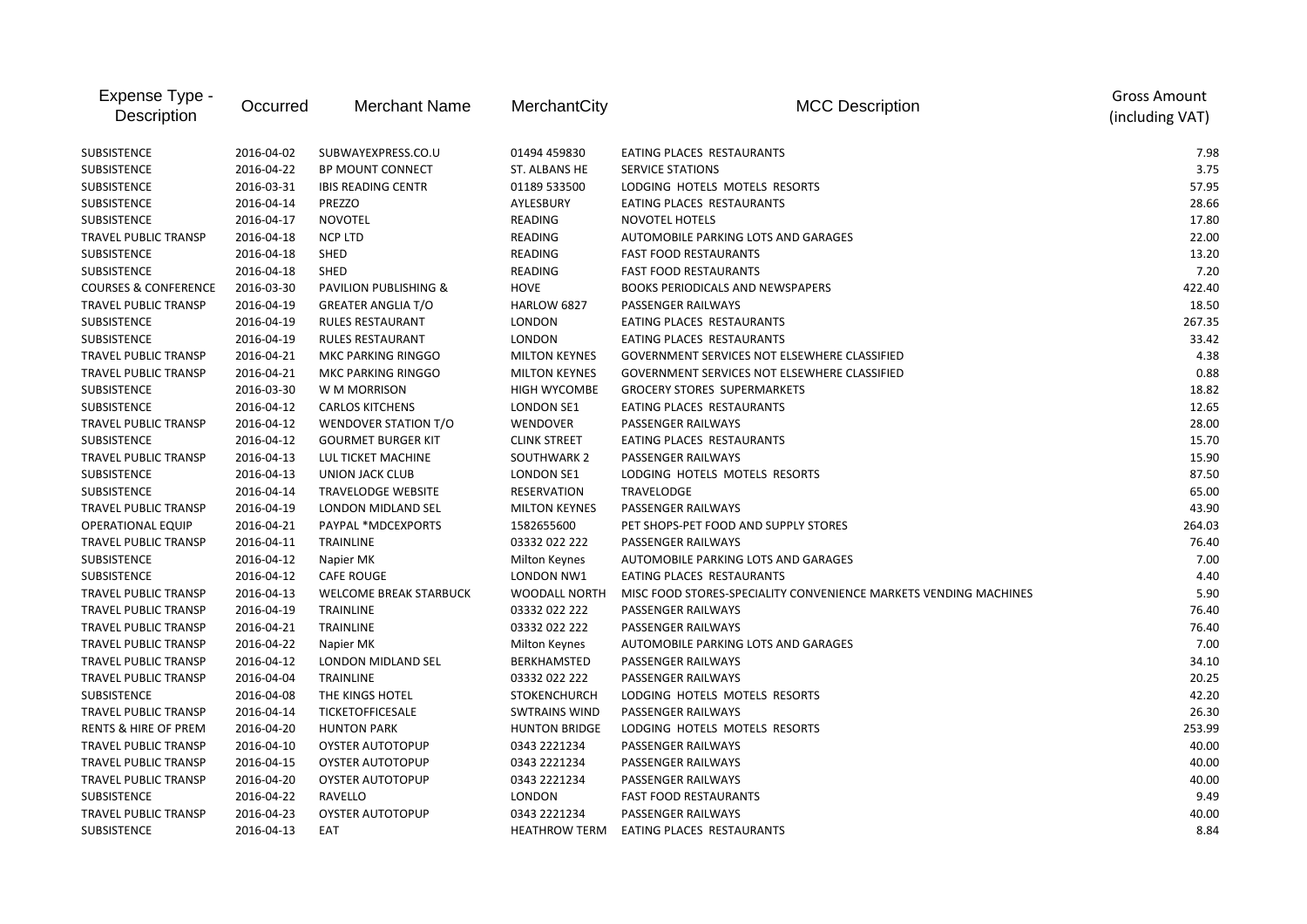| <b>SUBSISTENCE</b>              | 2016-04-14 | Air Panapolis 10040           | Wien-Flughafe        | EATING PLACES RESTAURANTS                                       | 15.19    |
|---------------------------------|------------|-------------------------------|----------------------|-----------------------------------------------------------------|----------|
| <b>SUBSISTENCE</b>              | 2016-04-24 | CO-OP GROUP 350125            | Red Hill             | GROCERY STORES SUPERMARKETS                                     | 17.59    |
| <b>COMPUTER SOFTWARE</b>        | 2016-04-05 | WWW.UK.AUTODATA-GROUP.        | 1628776166           | MISCELLANEOUS PUBLISHING & PRINTING                             | 1098.00  |
| <b>CANTEEN EQUIPMENT</b>        | 2016-03-29 | ARGOS RETAIL GROUP            | <b>INTERNET</b>      | <b>DISCOUNT STORES</b>                                          | 88.99    |
| <b>SUBSCRIPTIONS</b>            | 2016-04-12 | UK CAA GATWICK                | <b>WEST SUSSEX</b>   | GOVERNMENT SERVICES NOT ELSEWHERE CLASSIFIED                    | 112.00   |
| <b>SUBSISTENCE</b>              | 2016-04-01 | THE WOOLPACK                  | AYLESBURY            | EATING PLACES RESTAURANTS                                       | 29.50    |
| <b>SUBSISTENCE</b>              | 2016-04-08 | THE WOOLPACK                  | AYLESBURY            | EATING PLACES RESTAURANTS                                       | 27.20    |
| TRAVEL PUBLIC TRANSP            | 2016-04-18 | <b>INDIGO PARK SOLUTI</b>     | <b>METEOR PARKIN</b> | AUTOMOBILE PARKING LOTS AND GARAGES                             | 10.50    |
| TRAVEL PUBLIC TRANSP            | 2016-04-18 | LONDON MIDLAND TIC            | <b>MILTON KEYNES</b> | PASSENGER RAILWAYS                                              | 43.90    |
| <b>REPAIRS &amp; MAINTENANC</b> | 2016-04-18 | <b>SCREWFIX DIRECT</b>        | AYLESBURY            | LUMBER AND BUILDING MATERIALS STORES                            | 48.56    |
| <b>REPAIRS &amp; MAINTENANC</b> | 2016-04-18 | <b>JONES &amp; COCKS</b>      | AYLESBURY            | <b>HARDWARE STORES</b>                                          | 51.85    |
| <b>REPAIRS &amp; MAINTENANC</b> | 2016-04-14 | C BREWER & SONS               | <b>AYLESBURY 1</b>   | LUMBER AND BUILDING MATERIALS STORES                            | 50.53    |
| <b>REPAIRS &amp; MAINTENANC</b> | 2016-04-25 | Amazon UK Marketplace         | 800-279-6620         | MISCELLANEOUS AND RETAIL STORES                                 | 49.99    |
| <b>GENERAL POSTAGE</b>          | 2016-04-20 | POST OFFICE COUNTER           | <b>MARLOW</b>        | POSTAGE STAMPS                                                  | 70.36    |
| <b>COMPUTER HARDWARE</b>        | 2016-03-29 | Amazon UK Marketplace         | 800-279-6620         | <b>BOOK STORES</b>                                              | 23.40    |
| <b>COMPUTER HARDWARE</b>        | 2016-04-11 | Amazon UK Marketplace         | 800-279-6620         | <b>BOOK STORES</b>                                              | 39.95    |
| <b>SUBSISTENCE</b>              | 2016-03-30 | <b>UPAY LTD - ROADCHEF</b>    | <b>ROCHESTER</b>     | BUSINESS SERVICES NOT ELSEWHERE CLASSIFIED                      | 5.58     |
| <b>SUBSISTENCE</b>              | 2016-04-06 | SOUTHEASTERN WEB              | <b>LONDON</b>        | PASSENGER RAILWAYS                                              | $-96.80$ |
| <b>SUBSISTENCE</b>              | 2016-04-14 | <b>PREMIER INN 44536925</b>   | <b>DERBY CITY CE</b> | <b>PREMIER INN</b>                                              | 155.98   |
| TRAVEL PUBLIC TRANSP            | 2016-03-29 | <b>AYLESBURY STATION T/O</b>  | AYLESBURY            | PASSENGER RAILWAYS                                              | 23.90    |
| <b>COURSES &amp; CONFERENCE</b> | 2016-03-31 | <b>REDACTIVE</b>              | 0207 8806226         | <b>BUSINESS SERVICES NOT ELSEWHERE CLASSIFIED</b>               | 834.00   |
| <b>COURSES &amp; CONFERENCE</b> | 2016-03-31 | PREMIER INN44521690           | MANCHESTERGMX        | <b>PREMIER INN</b>                                              | 152.98   |
| PRINTING STATIONERY             | 2016-04-01 | <b>CARTRIDGE SAVE</b>         | <b>STOCKPORT</b>     | STATIONERY OFFICE SUPPLIES PRINTING AND WRITING PAPER           | 207.87   |
| <b>COMPUTER SOFTWARE</b>        | 2016-04-06 | DRI*TECHSMITH                 | SHANNON CO.          | <b>COMPUTER SOFTWARE STORES</b>                                 | 376.60   |
| <b>SUBSISTENCE</b>              | 2016-04-04 | RAVELLO                       | LONDON               | <b>FAST FOOD RESTAURANTS</b>                                    | 8.18     |
| <b>SUBSISTENCE</b>              | 2016-04-05 | <b>CAFFE NERO</b>             | <b>EUSTON STATIO</b> | EATING PLACES RESTAURANTS                                       | 4.20     |
| SUBSISTENCE                     | 2016-04-12 | RAVELLO                       | <b>LONDON</b>        | <b>FAST FOOD RESTAURANTS</b>                                    | 2.60     |
| SUBSISTENCE                     | 2016-04-13 | <b>ITSU 048 GREAT PETER S</b> | LONDON SW1P          | EATING PLACES RESTAURANTS                                       | 6.48     |
| SUBSISTENCE                     | 2016-04-14 | RAVELLO                       | LONDON               | <b>FAST FOOD RESTAURANTS</b>                                    | 9.49     |
| <b>SUBSISTENCE</b>              | 2016-04-15 | UPAY LTD - ROADCHEF           | <b>ROCHESTER</b>     | BUSINESS SERVICES NOT ELSEWHERE CLASSIFIED                      | 4.29     |
| SUBSISTENCE                     | 2016-04-19 | CRUSSH OLYMPIA GRAND          | <b>LONDON</b>        | <b>FAST FOOD RESTAURANTS</b>                                    | 6.60     |
| <b>SUBSISTENCE</b>              | 2016-04-19 | CRUSSH OLYMPIA GRAND          | LONDON               | <b>FAST FOOD RESTAURANTS</b>                                    | 11.45    |
| SUBSISTENCE                     | 2016-04-20 | CRUSSH OLYMPIA GRAND          | <b>LONDON</b>        | <b>FAST FOOD RESTAURANTS</b>                                    | 3.25     |
| SUBSISTENCE                     | 2016-04-20 | WASABI HIGH STREET KEN        | <b>LONDON</b>        | EATING PLACES RESTAURANTS                                       | 5.95     |
| SPARES FOR RED FLEET            | 2016-04-05 | <b>HOPESPARE</b>              | AYLESBURY            | INDUSTRIAL SUPPLIES NOT ELSEWHERE CLASSI                        | 10.86    |
| <b>SPARES FOR RED FLEET</b>     | 2016-04-13 | WWW.MARINESCENE.CO.UK         | <b>BRIDGEND</b>      | MISCELLANEOUS AND RETAIL STORES                                 | 28.48    |
| <b>SPARES FOR RED FLEET</b>     | 2016-04-13 | <b>SCREWFIX DIRECT</b>        | <b>YEOVIL</b>        | LUMBER AND BUILDING MATERIALS STORES                            | 18.18    |
| <b>CAR LEASING</b>              | 2016-04-13 | <b>DVLA VEHICLE TAX</b>       | 0300 1234321         | GOVERNMENT SERVICES NOT ELSEWHERE CLASSIFIED                    | 232.50   |
| <b>CAR LEASING</b>              | 2016-04-14 | <b>DVLA VEHICLE TAX</b>       | 0300 1234321         | GOVERNMENT SERVICES NOT ELSEWHERE CLASSIFIED                    | 232.50   |
| <b>SPARES LEASE CARS</b>        | 2016-04-14 | PERRYS AYLESBURY PEUGEOT      | AYLESBURY            | AUTO AND TRUCK DEALERS-(NEW&USED)-SALES SERV. REPAIRS PARTLEASE | 17.48    |
| SPARES FOR RED FLEET            | 2016-04-20 | NEWTRIM UK LTD                | <b>OXFORD</b>        | AUTOMOTIVE BODY REPAIR SHOPS                                    | 1392.00  |
| SPARES FOR RED FLEET            | 2016-04-22 | <b>TOOLSTATION LTD</b>        | AYLESBURY            | <b>HARDWARE STORES</b>                                          | 11.30    |
| <b>SPARES FOR RED FLEET</b>     | 2016-04-22 | <b>HOPESPARE</b>              | AYLESBURY            | INDUSTRIAL SUPPLIES NOT ELSEWHERE CLASSI                        | 17.06    |
| <b>COURSES &amp; CONFERENCE</b> | 2016-03-29 | <b>BRAKE</b>                  | <b>HUDDERSFIELD</b>  | CHARITABLE AND SOCIAL SERVICE ORGANIZATIONS                     | 144.00   |